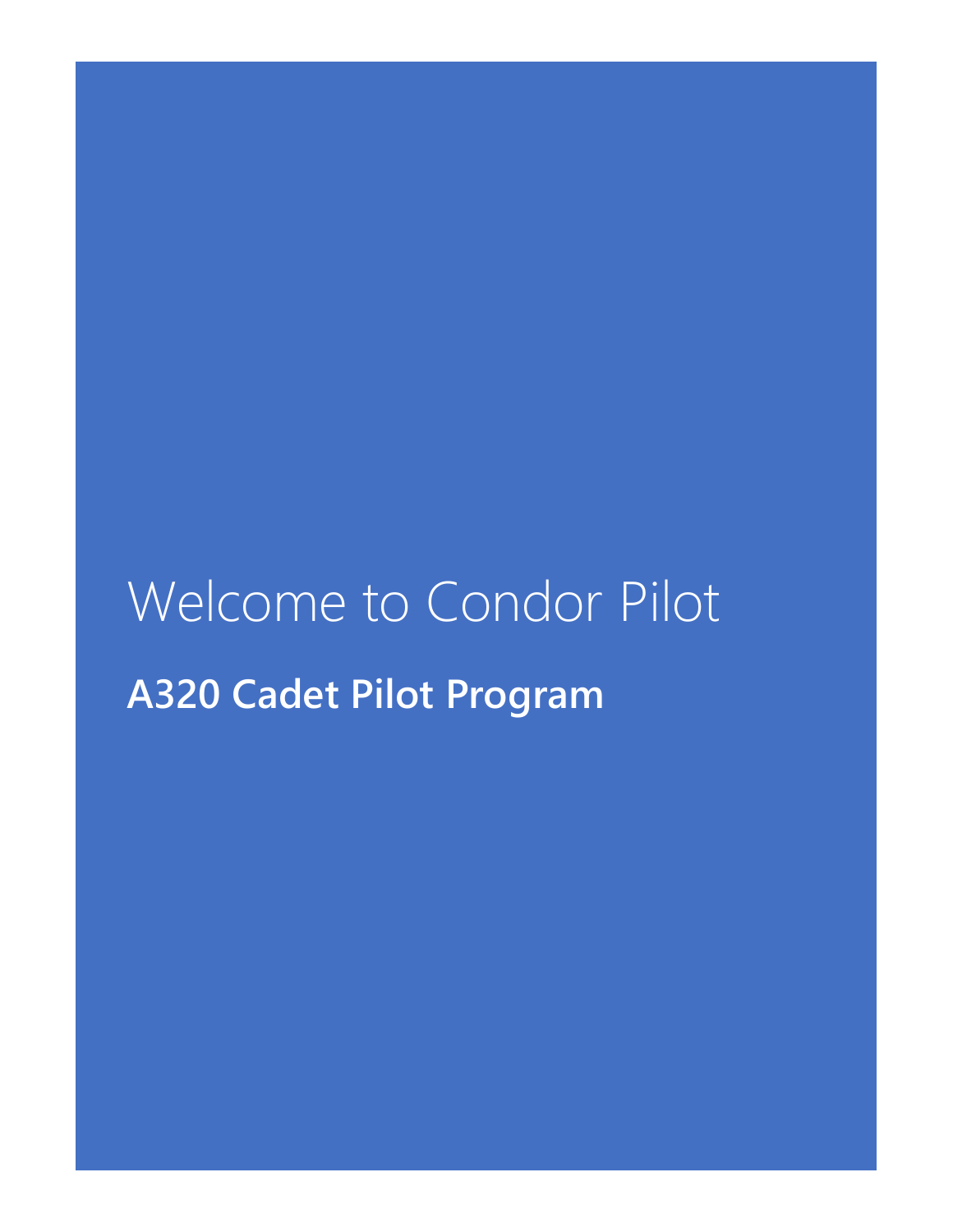### 1.Welcome

Condor Pilot was born with the aim of provide aeronautical services for professional pilots to assist them getting experience and hours on type, which is a prerequisite for access to most airlines worldwide.

Our current services range from pilot training PPL (A) to ATPL (A), A320 Type Ratings and A320 Line Trainings; we are one of the few companies in the world that can offer training from 0h to contract in an airline.

Our facilities are located in Zaragoza, with two offices:

- Headquarters are in Airport road, 4 Zaragoza (Spain).
- Zaragoza Airport terminal .

We have an extensive staff of Commercial Pilots, Cabin Crew and Administrative Staff, all highly qualified and with several years of experience in the aviation world.

Currently we have dozens of pilots in our programs.

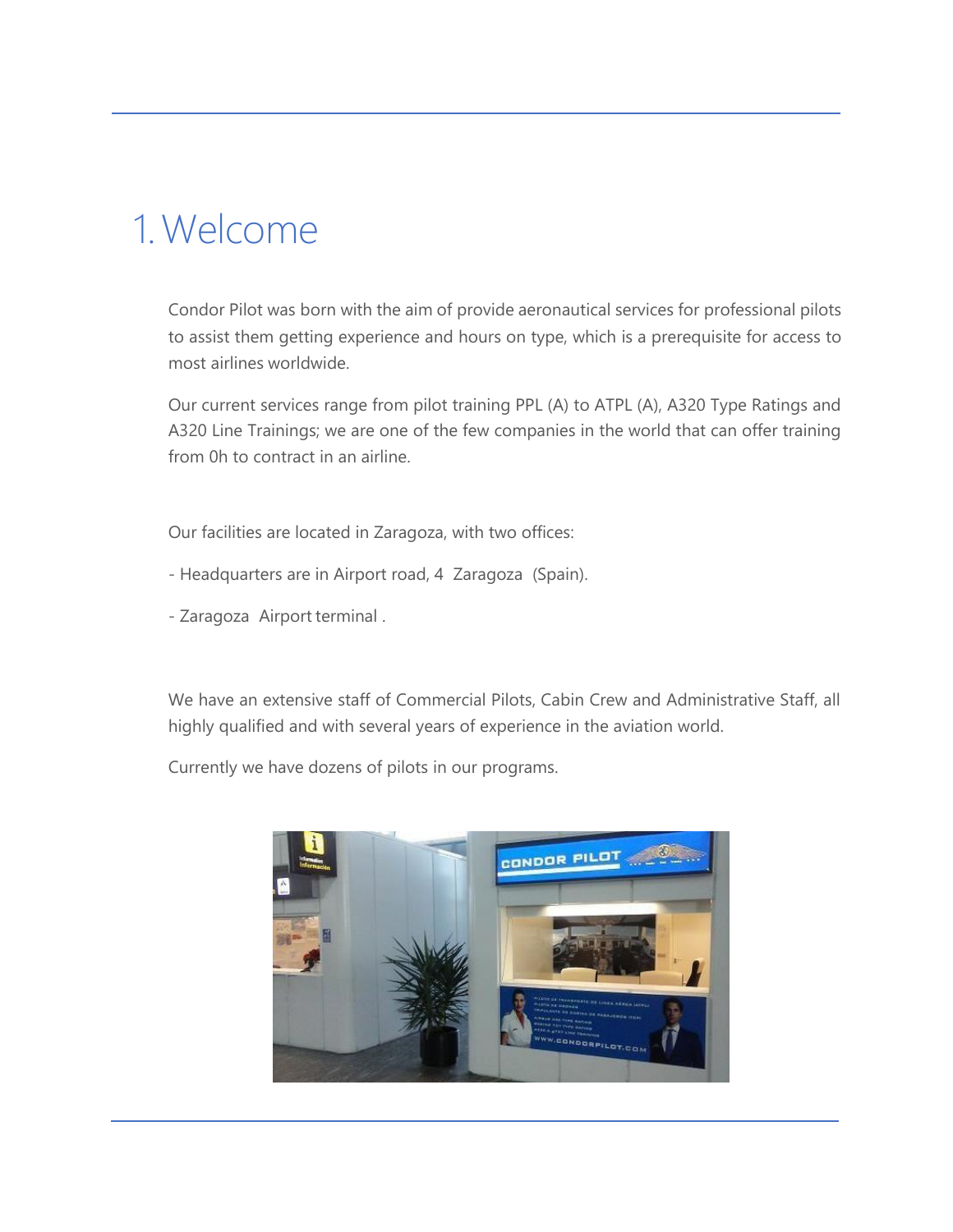## 2.A320 Cadet Pilot Program.

You're just one step away from becoming A320 First Officer. Program is divided in 4 phases:

- 1. ICAO Conversion License to Local License
- 2. A320 Type Rating, carried out by the same airline.
- 3. 1000 h as Cadet FO.
- 4. Renewable contract with the same company as FO.

### 3.A320 Program, Characteristics:

Pilots enrolled in the A320 Cadet Pilot Program will made national and international flights in South America during commercial operations.

Requirements:

- CPL, ATPL o ATPL (frozen) License
- Valid IR-ME
- Valid Medical certificate
- ATPL theory certificate
- MCC certificate
- Passport
- Min. 200h TT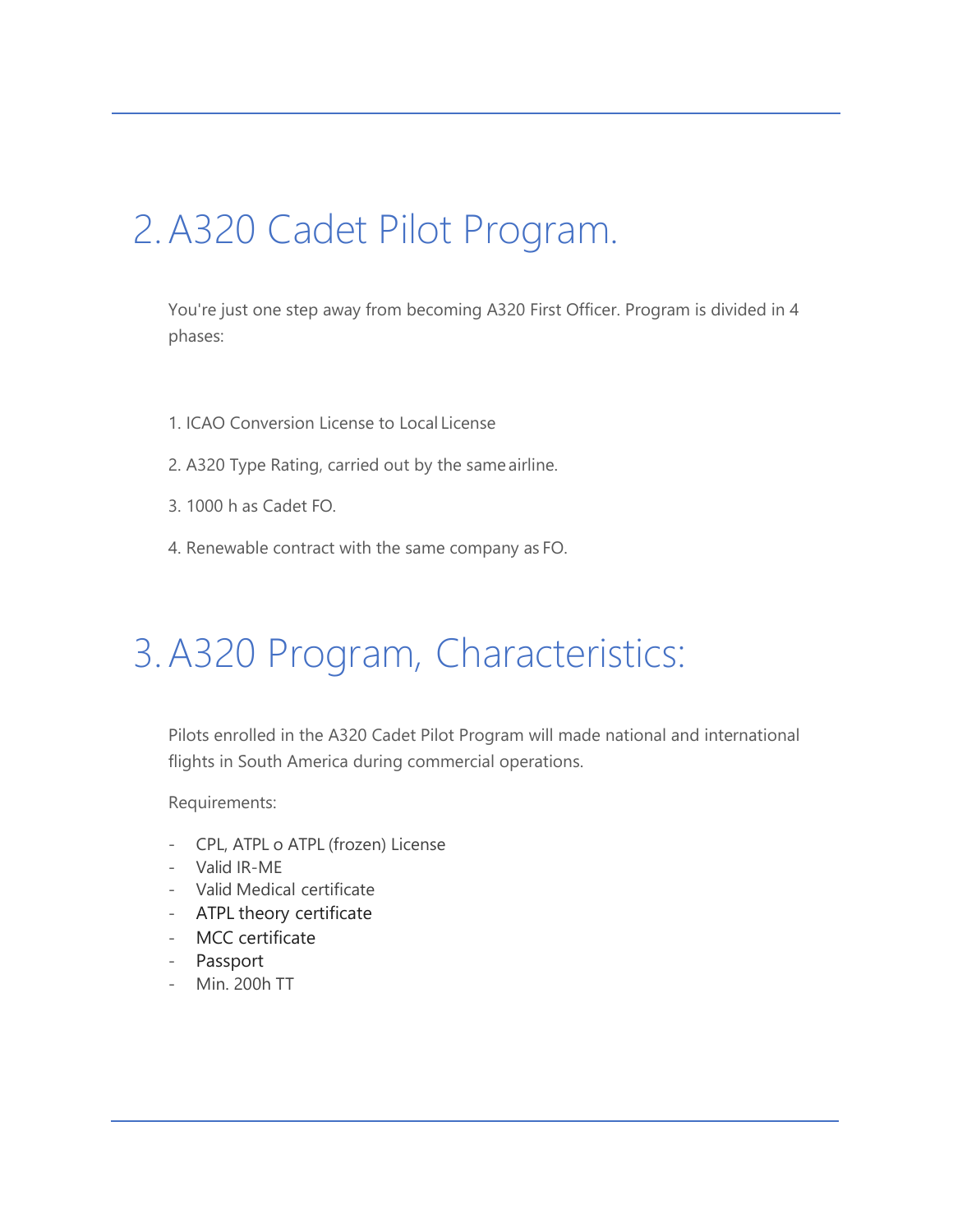#### **Program Benefits:**

- 1.000h as Cadet FO with a \$2.000 monthly salary.
- Renewable contract as FO with salary up to \$5.000.
- Rapid promotion to Captain (3 years average).

### 4. Entry Procedure.

All candidates interested to join in our A320 Cadet Pilot Program must do:

- Aptitude testing
- Personal Interview

Location: Condor Pilot's facilities in Zaragoza (Spain)

Duration: 3 hours.

Airline and detailed conditions will be provided to the candidate after the interview.

### 5. Price and payment plan.

Price for the A320 Cadet Pilot Program is **€79,900**

Payment plan:

- Once Condor Pilot has confirmed Student meets the requirements to apply for this program and Student has signed Condor Pilot Training Agreement, they can officially enroll for the program being proposed by making the first payment of €6.000 EUROS to guarantee a place on the 10 pilots list.

- And the remaining balance is due four (4) weeks prior to the first day of starting class on the Airline.